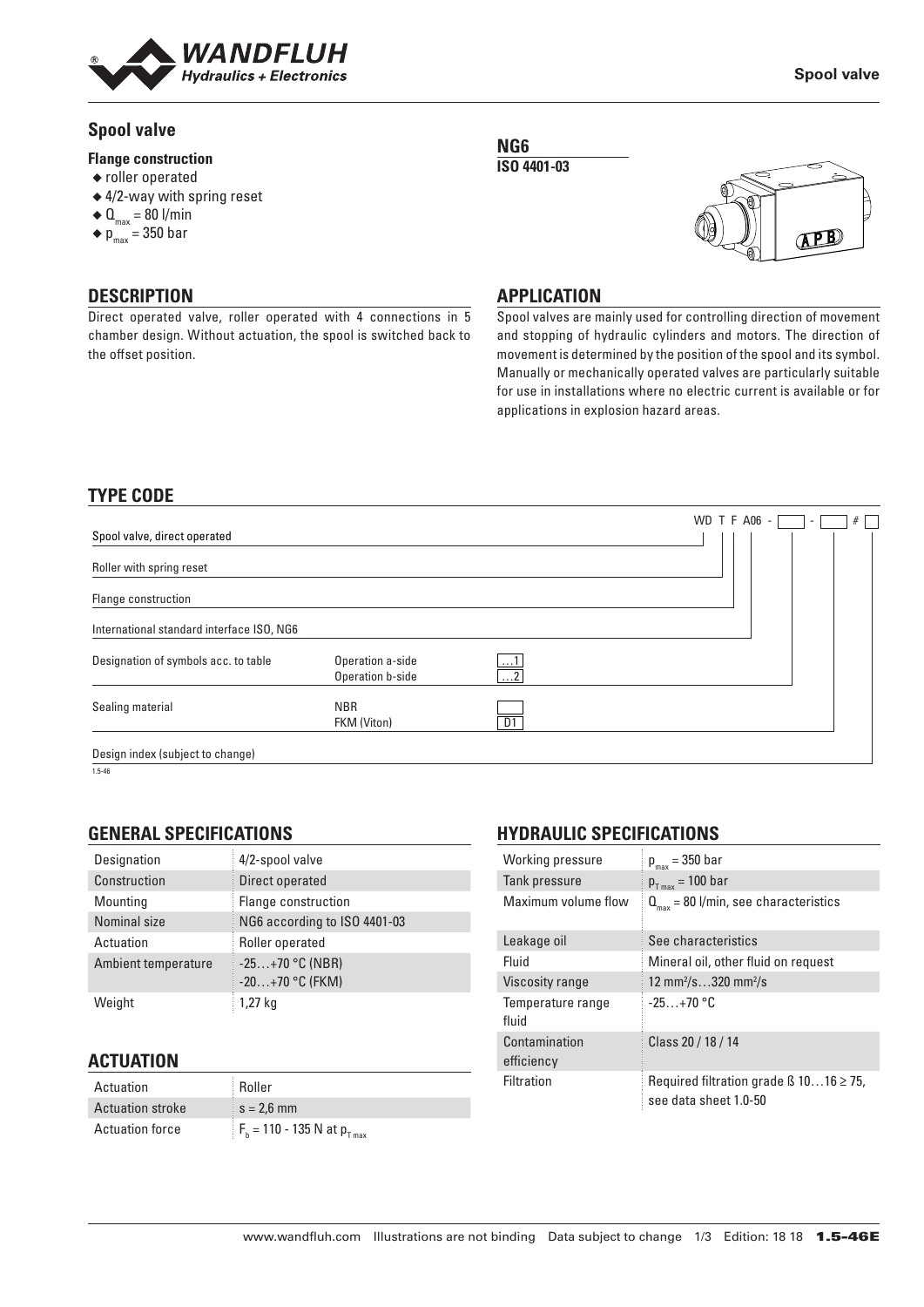

## **SYMBOL**



## **PERFORMANCE SPECIFICATIONS**

Oil viscosity  $v = 30$  mm<sup>2</sup>/s







|                |               |                | Volume flow direction |                |                |
|----------------|---------------|----------------|-----------------------|----------------|----------------|
| Symbole        | $P - A$       | $P - B$        | $P - T$               | $A - T$        | $B - T$        |
| AB1/AB2        | $\mathcal{P}$ | 2              |                       |                |                |
| <b>AC1/CB2</b> | 2             | 2              |                       |                |                |
| AD1/DB2        | 2             | 2              |                       | 3              | 3              |
| <b>BE1/EA2</b> | 2             | $\mathfrak{p}$ | 5                     | $\mathfrak{p}$ | $\mathfrak{p}$ |
| AF1 / FB2      | 4             |                |                       | 3              | 3              |
| AG1/GB2        |               |                |                       |                |                |